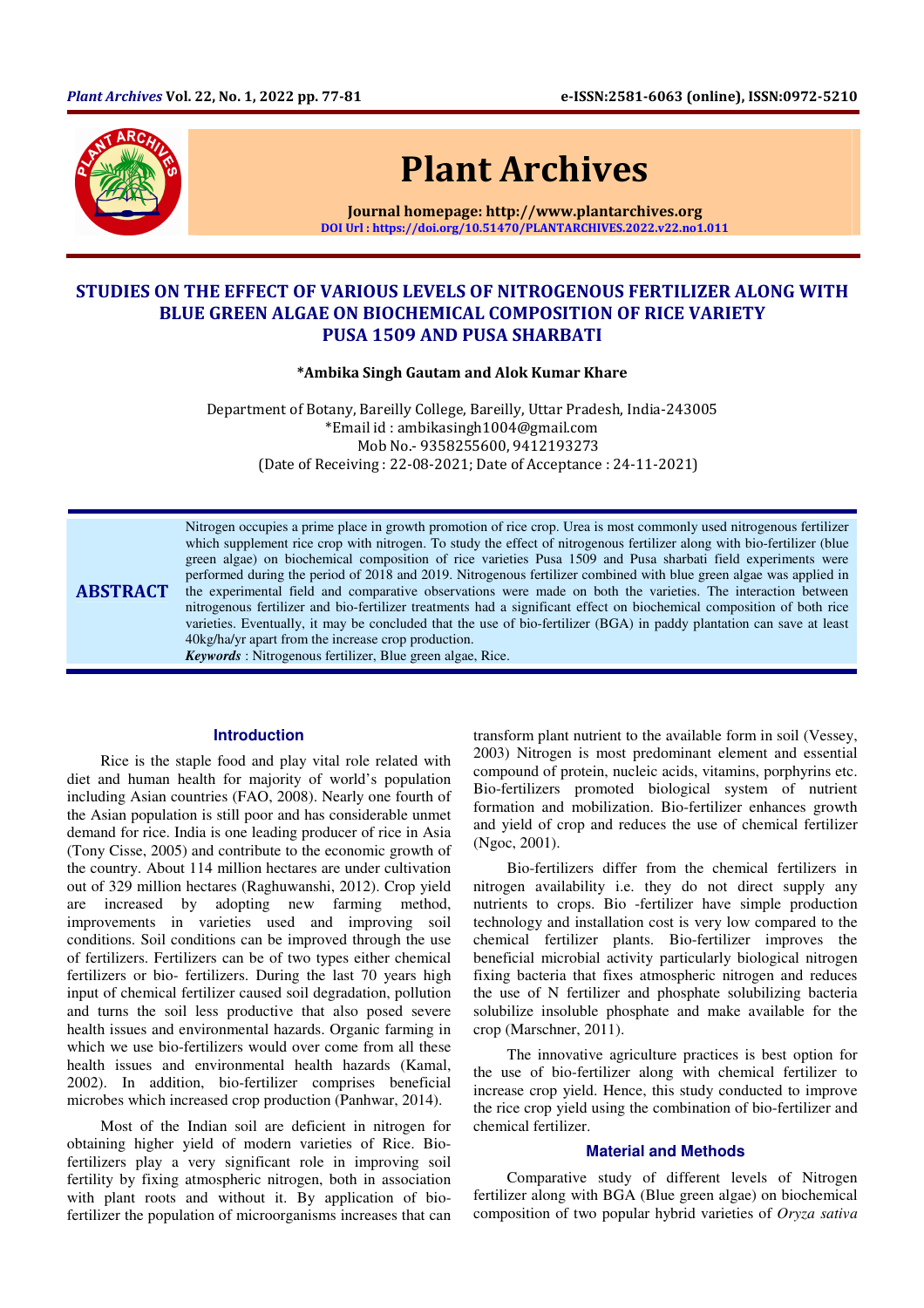*Linn.* (Rice) viz, Pusa 1509 and Pusa sharbati. A block of land was divided in 30 plots of size 5x3 sq. M. treat them with different levels of N fertilizer along with BGA in basal form concurrently. The different levels of treatments of Nitrogenous fertilizers and BGA are summarized as under :

| Nitrogen level          | +         | <b>BGA</b>        |
|-------------------------|-----------|-------------------|
| I. $0 \text{ kg/ha}$    | $\pm$     | $0 \text{ kg}$    |
| II. 0 kg/ha             | $\ddot{}$ | $12.5 \text{ kg}$ |
| III. $40 \text{ kg/ha}$ | $\pm$     | $12.5 \text{ kg}$ |
| IV.80 kg/ha             | $\ddot{}$ | $12.5 \text{ kg}$ |
| V. 120 kg/ha            | $\ddot{}$ | $12.5 \text{ kg}$ |
| VI. 160 kg/ha           | $\ddot{}$ | $12.5 \text{ kg}$ |
| Date schedule           |           |                   |
| Date of sowing          |           | 26-07-2019        |
| Date of transplanting - |           | 15-08-2019        |
| Date of harvesting      |           | 08-11-2019        |
| Date of thrashing       |           | 15-11-2019        |

Soil characteristics : The soil of the experimental field was sandy. Since the field crop are greatly influenced by the physical and chemical properties of soil, the composite soil samples from the 0-15 cm and 15-30 cm depths were collected, air dried processed and used for chemical analysis. Before sowing soil has low to medium fertility status with low organic content, available N, available P and S were in low range, available K was medium in range and neutral to slightly alkaline in nature.

**Cropping history of experimental field :** The experimental field had only one crop of rice annually during proceeding years. During the years under experimentation, the land was fallow during Rabi season and the experimental crop of *Oryza sativa* Linn*.* was sown in Kharif season.

## **Experimental Details**

**Design and Layout :** Field experimental was conducted during kharif season of 2019-2020 in randomized block with three replications. Other details are as under-

Variety - *Oryza sativa* Linn*.*

Plot size - 5.0 m. into 3.0 m.

Row to row spacing - 40 cm.

Plant to plant spacing - 15 cm.

Number of rows per plot - 14

Number of rows harvested per plot - 10

The samples collected and were tested to determine biochemical composition.

## **Results**

**Nitrate reductase activity in the leaves of** *Oryza sativa*  **Linn***.* **(Pusa 1509 and Pusa sharbati) as affected by different levels of N fertilizer along with Blue green algae.** 

The data presented in Table-1.1. have shown that there is an increase in NRA of *Oryzasativa Linn.* Leaves. The value of NRA in treatments T1 and T2 is 6.60 and 6.99 respectively in variety Pusa 1509, in var. Pusa sharbati the value of T1 and T2 is 6.44 and 6.73 respectively. The value of NRA in T3 is further increase to 7.53 in var Pusa 1509and 7.40 in var. Pusa sharbati when the quality of N fertilizer is just doubled than T2. Further addition of N fertlizer in T4 which was just triple of T2 and in T5 which was just doubled of T3 but both (T4 and T5) had BGA in same quantity but the mean value (7.45 and 7.08) are decreased marginally in both the varieties, it indicates that the increase dose of N fertilizer is not beneficial to enhancement of NRA value. The optimum dose of 80 kg N/ha along with BGA which has the highest value of NRA content.

## **Protein content of** *Oryza sativa* **Linn. (Pusa 1509 and Pusa sharbati) as affected by different levels of Nitrogenous fertilizer along with Blue green algae.**

From the Table-1.2 it is revealed that the mean value of protein content of both the varieties (Pusa 1509 and Pusa sharbati) are in the order of 10.36 for Pusa 1509 and 10.04 Pusa sharbati. Different levels of N fertilizer along with BGA was supplemented to the soil and the response was noted in both the varieties. The best result were obtained at the level of 80 kgN/ha along with BGA. It may be noted that the table shown that the quantity of protein increases at T1, T2 and T3 level but decreased at the T4 and T5 (120 and 160 kg N/ha along with same quantity of BGA). It can be concluded from the result of this experiment that best application of 80kg/ha N fertilizer along with 12.5kg of bio-fertilizer at T3 and further addition of 40 kg N/ha along with BGA over the above T3 is not appreciable.

# **Total free amino acid of** *Oryza sativa* **Linn***.* **(Pusa 1509 and Pusa sharbati) as affected by different levels of N fertilizer along with BGA.**

From Table 1.3 we find that there is a continuous decrease in the quantity of total free Amino acid in all the levels of N fertilizer along with Blue green algae during the experiment. It is clear that the requirement of amino acid for different varieties, is different irrespective of the dose of N fertilization. Pusa sharbati contained the least amount of total free amino acid (0.93%) compared to Pusa 1509 (0.95%). It is not necessary that plant utilize all the quantities of different amino acids formed inside the plant body by enzymatic action. Naturally different species of the plant will leave different amounts of amino acid unused. The results obtained clearly indicate that treatment T5 (160 kg N/ha +12.5kg BGA) give the highest values of total free amino acid I.e. 1.19% in var. Pusa 1509 and 1.18% in var. Pusa sharbati.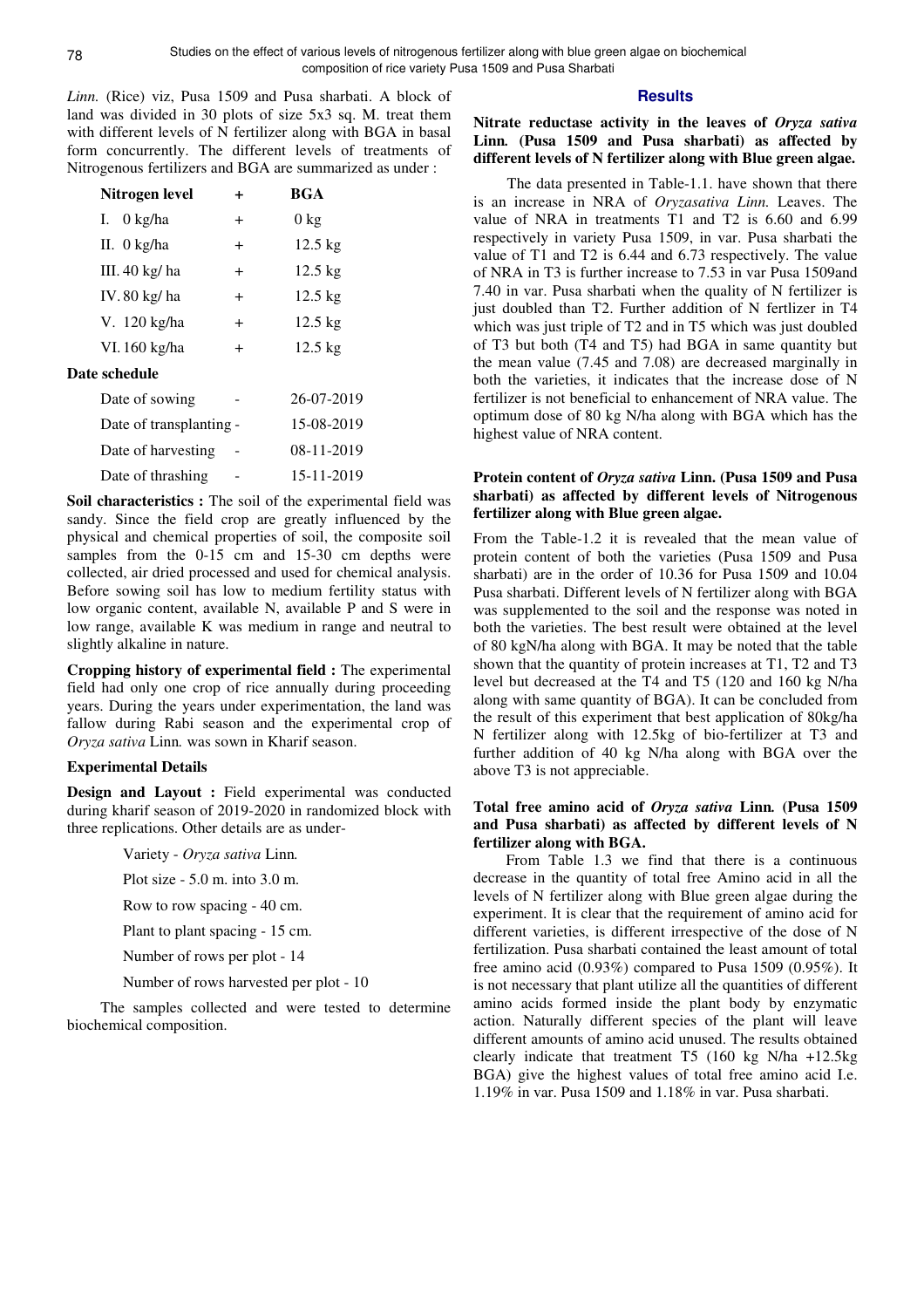|                  |                                  | Varieties        |               |              |             |
|------------------|----------------------------------|------------------|---------------|--------------|-------------|
|                  | Nitrogen Level + BGA             | <b>Pusa 1509</b> | Pusa sharbati | <b>Total</b> | <b>Mean</b> |
| C.               | $0 \text{ kg ha}^{-1}$           | 6.42             | 6.30          | 12.72        | 6.36        |
| T1.              | 0 kg ha <sup>-1</sup> +12.5 kg   | 6.60             | 6.44          | 13.04        | 6.52        |
| T <sub>2</sub> . | 40 kg ha <sup>-1</sup> +12.5 kg  | 6.99             | 6.73          | 13.72        | 6.86        |
| T <sub>3</sub>   | 80 kg ha <sup>-1</sup> +12.5 kg  | 7.53             | 7.40          | 14.93        | 7.47        |
| T4.              | 150 kg ha <sup>-1</sup> +12.5 kg | 7.52             | 7.37          | 14.89        | 7.45        |
| T5.              | 150 kg ha <sup>-1</sup> +12.5 kg | 7.15             | 7.01          | 14.16        | 7.08        |
|                  | <b>Total</b>                     | 42.21            | 41.25         |              |             |
|                  | <b>Mean</b>                      | 7.04             | 6.88          |              |             |

**Table 1.1:** Nitrogen reductase activity (M mol NO<sub>2</sub> g<sup>-1</sup> f.w.t. ha<sup>-1</sup>) in the leaves of *Oryza sativa* as affected by different level of nitrogen fertilizer + BGA

# **Analysis of variance**

| <b>Source of Variation</b> | <b>Degree of Freedom</b> | <b>Sum of Squares</b> | <b>Mean Squares</b> | Variance ratio 'F' |
|----------------------------|--------------------------|-----------------------|---------------------|--------------------|
| Levels                     |                          | 6.409342              | 1.281868            | 3.845989**         |
| Varieties                  |                          | 0.231391              | 0.231391            | $.6942425**$       |
| Error                      | 22                       | 7.332601              | 0.333300            |                    |
| Total                      | 35                       | 94.65942              |                     |                    |



| Table 1.2 : Protein content $(\%)$ in the grains of <i>Oryza sativa</i> Linn. as affected by different level of Nitrogen fertilizer + BGA |  |  |  |  |
|-------------------------------------------------------------------------------------------------------------------------------------------|--|--|--|--|
|-------------------------------------------------------------------------------------------------------------------------------------------|--|--|--|--|

|                  | Nitrogen Level + BGA             |                  | <b>Varieties</b> | <b>Total</b> | Mean  |  |
|------------------|----------------------------------|------------------|------------------|--------------|-------|--|
|                  |                                  | <b>Pusa 1509</b> | Pusa sharbati    |              |       |  |
| C.               | $0 \text{ kg ha}^{-1}$           | 8.80             | 8.22             | 17.02        | 8.51  |  |
| T1.              | 0 kg ha <sup>-1</sup> +12.5 kg   | 9.12             | 9.03             | 18.15        | 9.08  |  |
| T <sub>2</sub> . | 40 kg ha <sup>-1</sup> +12.5 kg  | 10.37            | 9.93             | 20.30        | 10.15 |  |
| T <sub>3</sub>   | 80 kg ha <sup>-1</sup> +12.5 kg  | 11.68            | 11.47            | 23.15        | 11.58 |  |
| T4.              | 120 kg ha <sup>-1</sup> +12.5 kg | 11.67            | 11.45            | 23.12        | 11.56 |  |
| T5.              | 160 kg ha <sup>-1</sup> +12.5 kg | 10.53            | 10.16            | 20.69        | 10.35 |  |
|                  | <b>Total</b>                     | 62.17            | 60.26            |              |       |  |
|                  | Mean                             | 10.36            | 10.04            |              |       |  |

# **Analysis of variance:**

| <b>Source of Variation</b> | <b>Degree of Freedom</b> | <b>Sum of Squares</b> | <b>Mean Squares</b> | Variance ratio 'F' |
|----------------------------|--------------------------|-----------------------|---------------------|--------------------|
| Levels                     |                          | 47.31177              | 9.462354            | 57.63636**         |
| Varieties                  |                          | 0.910834              | 0.910834            | 5.548004**         |
| Error                      | 22                       | 3.611814              | 0.164173            |                    |
| Total                      | 35                       | 136.3535              |                     |                    |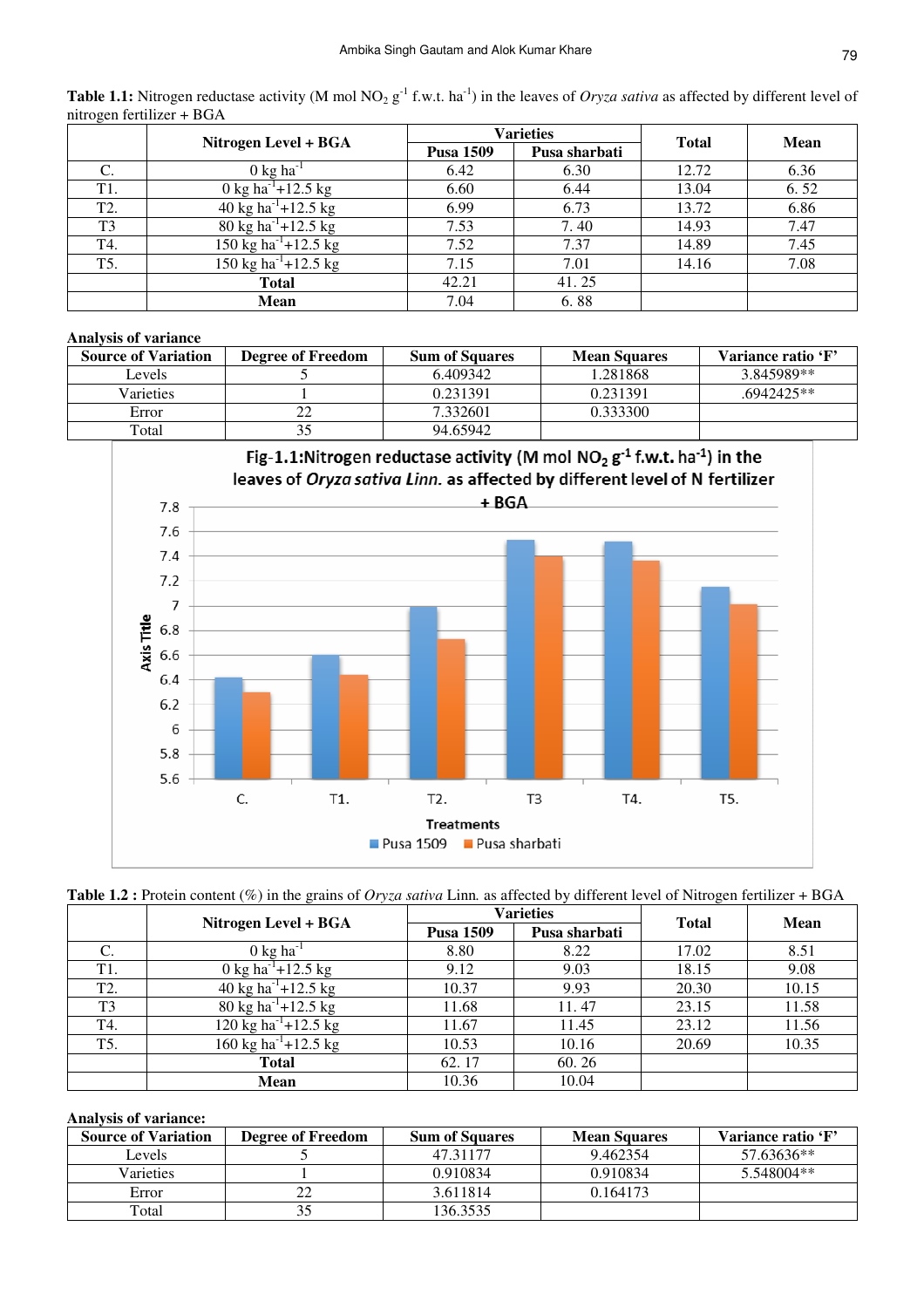

**Table 1.3 :** Total free amino acid (%) of *Oryza sativa* Linn*.* as affected by different level of Nitrogen fertilizer + BGA

|                |                                  |                  | <b>Varieties</b> | <b>Total</b> | Mean |  |
|----------------|----------------------------------|------------------|------------------|--------------|------|--|
|                | Nitrogen Level + BGA             | <b>Pusa 1509</b> | Pusa sharbati    |              |      |  |
|                | $0 \text{ kg ha}^{-1}$           | 1.17             | 1.15             | 2.32         | 1.16 |  |
| T1.            | 0 kg ha <sup>-1</sup> +12.5 kg   | 0.91             | 0.90             | 1.81         | 0.91 |  |
| T2.            | 40 kg ha <sup>-1</sup> +12.5 kg  | 0.89             | 0.85             | 1.74         | 0.87 |  |
| T <sub>3</sub> | 80 kg ha <sup>-1</sup> +12.5 kg  | 0.70             | 0.71             | 1.41         | 0.71 |  |
| T4.            | 120 kg ha <sup>-1</sup> +12.5 kg | 0.81             | 0.79             | 1.60         | 0.80 |  |
| T5.            | 160 kg ha <sup>-1</sup> +12.5 kg | 1.19             | 1.18             | 2.37         | 1.19 |  |
|                | Total                            | 5.67             | 5.58             |              |      |  |
|                | <b>Mean</b>                      | 0.95             | 0.93             |              |      |  |

# **Analysis of variance:**

| <b>Source of Variation</b> | <b>Degree of Freedom</b> | <b>Sum of Squares</b> | <b>Mean Squares</b> | Variance ratio 'F' |
|----------------------------|--------------------------|-----------------------|---------------------|--------------------|
| Levels                     |                          | .1360174              | 0.227203            |                    |
| Varieties                  |                          | 0.002020              | 0.002020            | 26382.18**         |
| Error                      | 22                       | 0.000189              | 0.00009             | 234.568            |
| Total                      | 35                       | .1449067              |                     |                    |